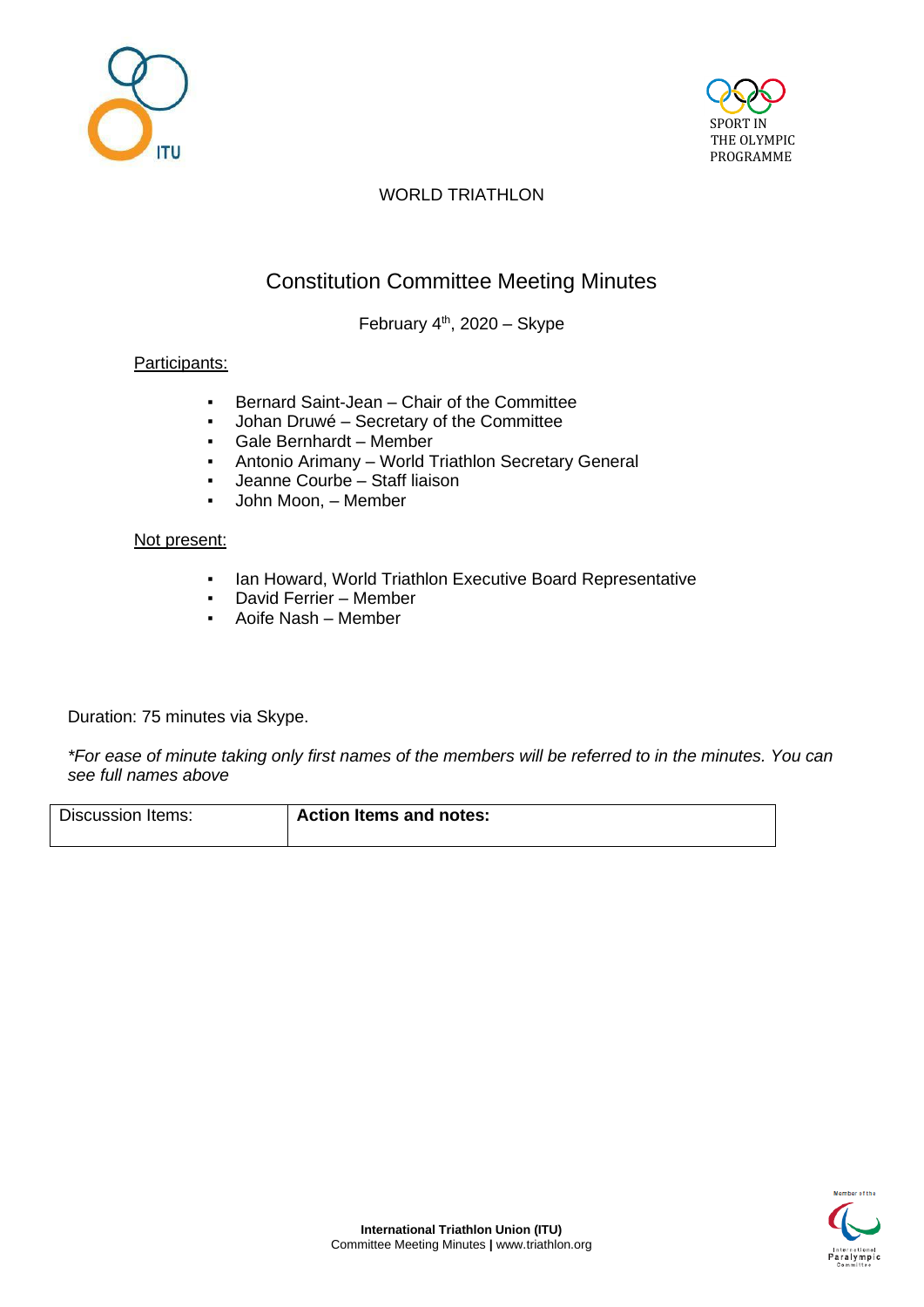



#### WORLD TRIATHLON

| <b>Associate Member</b>                        | Discussion about Johan's proposal.<br>٠<br>Antonio would like to define the right and obligation of<br>$\bullet$<br>the Associate Member.<br>Discussion about the definition of territory in the<br>$\bullet$<br>constitution. Question from Gale if it is enough defined?<br>Reply from Johan that is already defined in the<br>constitution. Antonio comments: it is not clear enough,<br>there is some region that has their own regulations and<br>that can be considered as a State. It should follow the<br>rule of the Olympic movement (Gale agrees with that).<br>Johan will propose a new draft of the text and propose<br>$\bullet$<br>to the Committee during the next meeting.                                                                                                 |
|------------------------------------------------|---------------------------------------------------------------------------------------------------------------------------------------------------------------------------------------------------------------------------------------------------------------------------------------------------------------------------------------------------------------------------------------------------------------------------------------------------------------------------------------------------------------------------------------------------------------------------------------------------------------------------------------------------------------------------------------------------------------------------------------------------------------------------------------------|
| <b>Suspension and expulsion</b><br>of a Member | Johan explained his proposal for the suspension and<br>٠<br>expulsion of a Member.<br>It is raised a situation that could happen: in the event<br>$\bullet$<br>one of our Member lost the recognition of the IOC, what<br>should be done by World Triathlon?<br>The rules in the Constitution oblige a Member of World<br>$\bullet$<br>Triathlon to fulfil requirements to become and stay as<br>affiliated Member. The decision of suspension of a<br>Member is taken by the EB, and the Congress takes the<br>decision for the expulsion of a Member.<br>Johan will draft a new proposal to the Constitution<br>$\bullet$<br>Committee for the next meeting.                                                                                                                              |
| <b>World Triathlon Licences</b>                | Discussion about the text proposed by Johan to<br>٠<br>implement a World Triathlon international licence and<br>also about the question of the insurance in case of<br>competition in an international level for the age<br>groupers.<br>Discussion also about the problem of the number of<br>licence that an athlete can have in the different country.<br>Antonio: Marisol supports the idea and it shouldn't be<br>only for the Elite, but also for the Age Grouper (Elite it<br>is easy to solve). If World Triathlon wants to implement<br>an international licence, it would be a lot of research to<br>check all the insurance of the National Federation.<br>Johan will prepare a new draft of the text, to be<br>presented to the Constitution Committee for the next<br>meeting. |